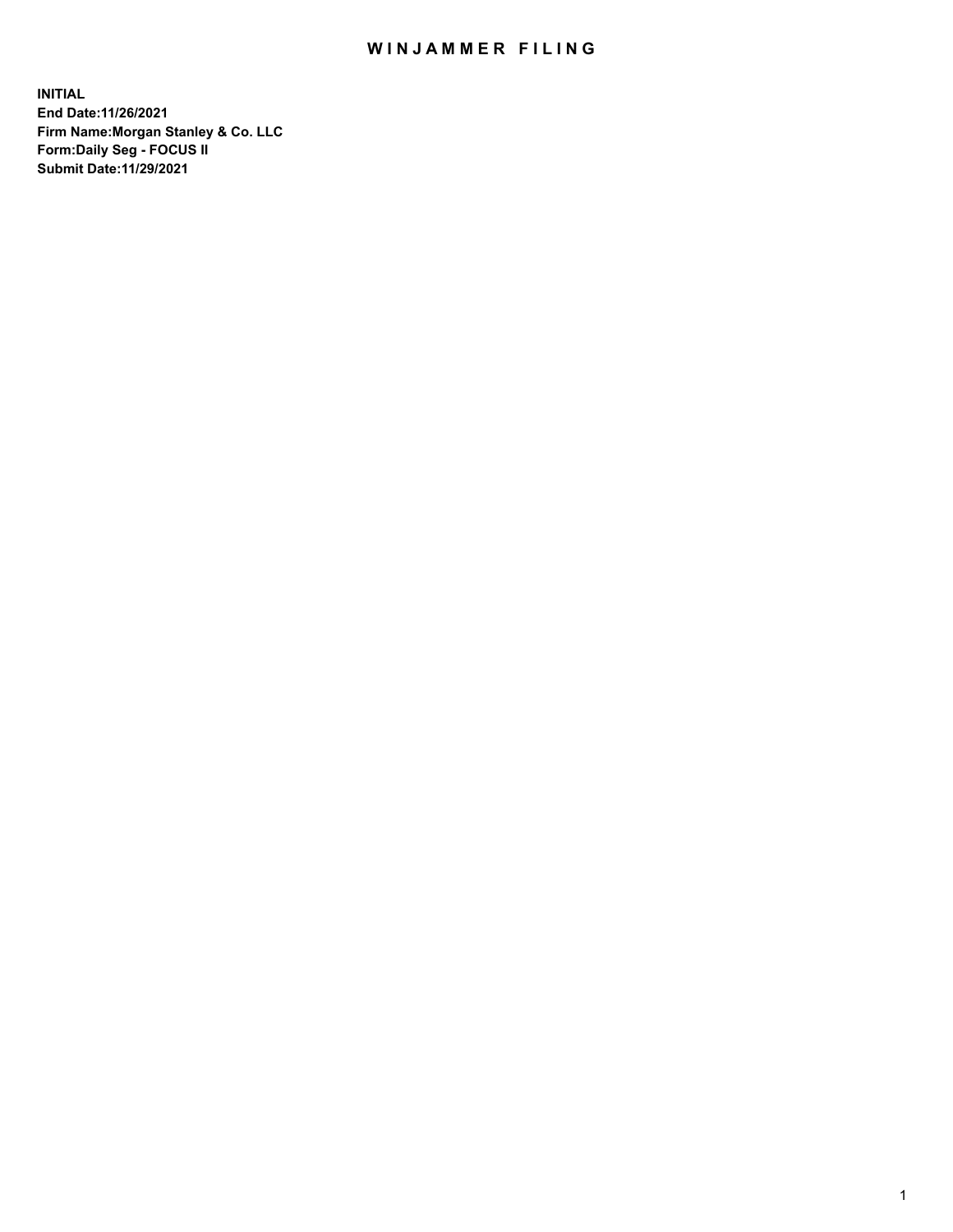**INITIAL End Date:11/26/2021 Firm Name:Morgan Stanley & Co. LLC Form:Daily Seg - FOCUS II Submit Date:11/29/2021 Daily Segregation - Cover Page**

| Name of Company                                                                                                                                                                                                                                                                                                               | Morgan Stanley & Co. LLC                               |
|-------------------------------------------------------------------------------------------------------------------------------------------------------------------------------------------------------------------------------------------------------------------------------------------------------------------------------|--------------------------------------------------------|
| <b>Contact Name</b>                                                                                                                                                                                                                                                                                                           | <b>Ikram Shah</b>                                      |
| <b>Contact Phone Number</b>                                                                                                                                                                                                                                                                                                   | 212-276-0963                                           |
| <b>Contact Email Address</b>                                                                                                                                                                                                                                                                                                  | Ikram.shah@morganstanley.com                           |
| FCM's Customer Segregated Funds Residual Interest Target (choose one):<br>a. Minimum dollar amount: ; or<br>b. Minimum percentage of customer segregated funds required:% ; or<br>c. Dollar amount range between: and; or<br>d. Percentage range of customer segregated funds required between:% and%.                        | 235,000,000<br><u>0</u><br><u>00</u><br>0 <sup>0</sup> |
| FCM's Customer Secured Amount Funds Residual Interest Target (choose one):<br>a. Minimum dollar amount: ; or<br>b. Minimum percentage of customer secured funds required:%; or<br>c. Dollar amount range between: and; or<br>d. Percentage range of customer secured funds required between:% and%.                           | 140,000,000<br><u>0</u><br><u>00</u><br>0 <sub>0</sub> |
| FCM's Cleared Swaps Customer Collateral Residual Interest Target (choose one):<br>a. Minimum dollar amount: ; or<br>b. Minimum percentage of cleared swaps customer collateral required:%; or<br>c. Dollar amount range between: and; or<br>d. Percentage range of cleared swaps customer collateral required between:% and%. | 92,000,000<br><u>0</u><br>0 Q<br>00                    |

Attach supporting documents CH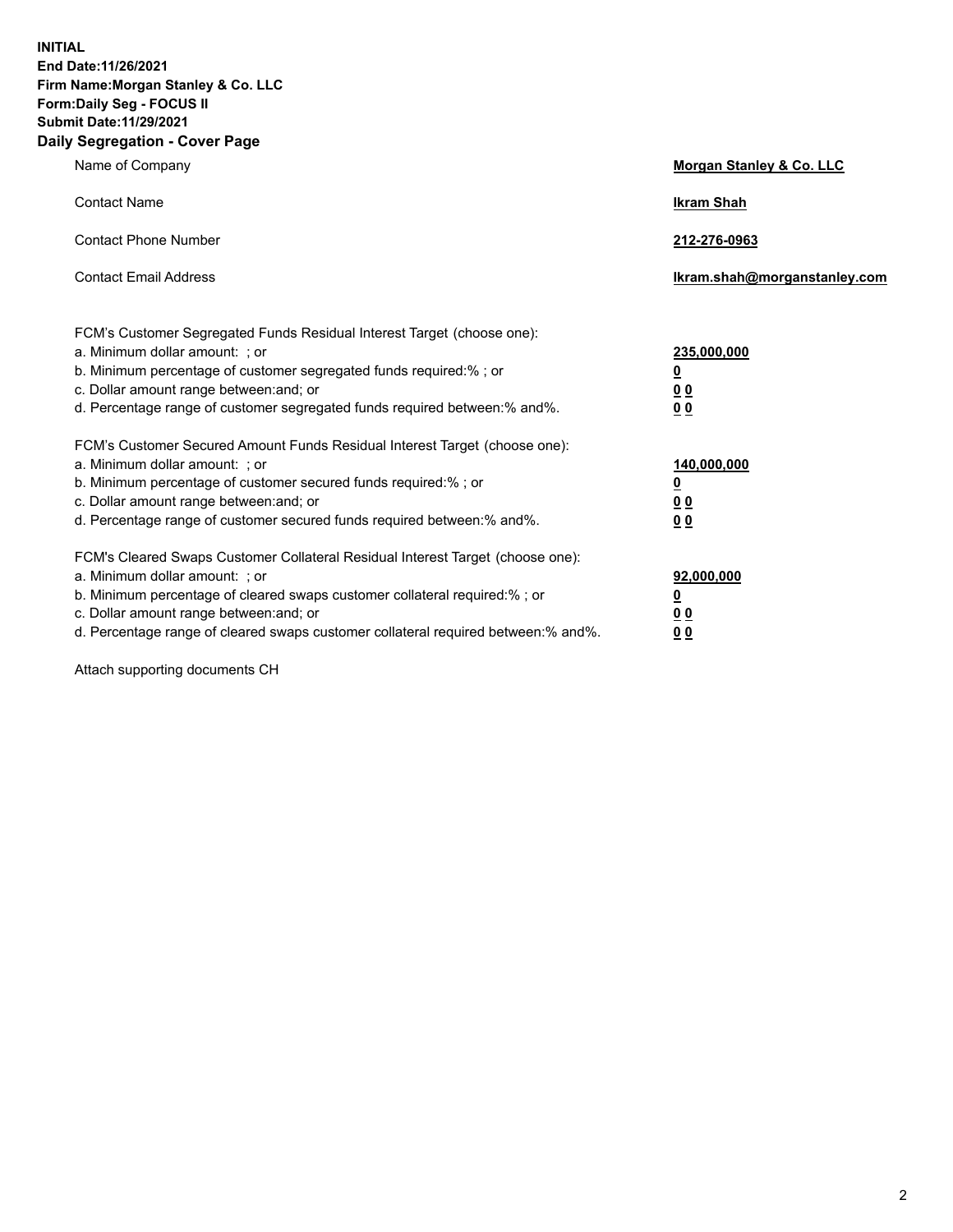## **INITIAL End Date:11/26/2021 Firm Name:Morgan Stanley & Co. LLC Form:Daily Seg - FOCUS II Submit Date:11/29/2021**

## **Daily Segregation - Secured Amounts**

Foreign Futures and Foreign Options Secured Amounts Amount required to be set aside pursuant to law, rule or regulation of a foreign government or a rule of a self-regulatory organization authorized thereunder 1. Net ledger balance - Foreign Futures and Foreign Option Trading - All Customers A. Cash **5,491,691,261** [7315] B. Securities (at market) **1,709,349,272** [7317] 2. Net unrealized profit (loss) in open futures contracts traded on a foreign board of trade **-669,740,938** [7325]

- 3. Exchange traded options
	- a. Market value of open option contracts purchased on a foreign board of trade **35,841,736** [7335]
	- b. Market value of open contracts granted (sold) on a foreign board of trade **-21,017,583** [7337]
- 4. Net equity (deficit) (add lines 1. 2. and 3.) **6,546,123,748** [7345]
- 5. Account liquidating to a deficit and account with a debit balances gross amount **280,479,023** [7351] Less: amount offset by customer owned securities **-271,213,760** [7352] **9,265,263**
- 6. Amount required to be set aside as the secured amount Net Liquidating Equity Method (add lines 4 and 5)
- 7. Greater of amount required to be set aside pursuant to foreign jurisdiction (above) or line 6.

## FUNDS DEPOSITED IN SEPARATE REGULATION 30.7 ACCOUNTS

- 1. Cash in banks
	- A. Banks located in the United States **405,377,781** [7500]
	- B. Other banks qualified under Regulation 30.7 **601,570,346** [7520] **1,006,948,127**
- 2. Securities
	- A. In safekeeping with banks located in the United States **445,922,287** [7540]
	- B. In safekeeping with other banks qualified under Regulation 30.7 **69,250,118** [7560] **515,172,405**
- 3. Equities with registered futures commission merchants
	-
	- B. Securities **0** [7590]
	- C. Unrealized gain (loss) on open futures contracts **1,600,477** [7600]
	- D. Value of long option contracts **0** [7610]
	- E. Value of short option contracts **0** [7615] **10,525,781** [7620]
- 4. Amounts held by clearing organizations of foreign boards of trade
	- A. Cash **0** [7640]
	- B. Securities **0** [7650]
	- C. Amount due to (from) clearing organization daily variation **0** [7660]
	- D. Value of long option contracts **0** [7670]
	- E. Value of short option contracts **0** [7675] **0** [7680]
- 5. Amounts held by members of foreign boards of trade
	-
	-
	- C. Unrealized gain (loss) on open futures contracts **-671,341,415** [7720]
	- D. Value of long option contracts **35,841,736** [7730]
	-
- 6. Amounts with other depositories designated by a foreign board of trade **0** [7760]
- 7. Segregated funds on hand **0** [7765]
- 8. Total funds in separate section 30.7 accounts **6,772,552,277** [7770]
- 9. Excess (deficiency) Set Aside for Secured Amount (subtract line 7 Secured Statement Page 1 from Line 8)
- 10. Management Target Amount for Excess funds in separate section 30.7 accounts **140,000,000** [7780]
- 11. Excess (deficiency) funds in separate 30.7 accounts over (under) Management Target **77,163,266** [7785]

**0** [7305]

[7354] **6,555,389,011** [7355]

**6,555,389,011** [7360]

[7530]

[7570]

A. Cash **8,925,304** [7580]

 A. Cash **4,702,246,359** [7700] B. Securities **1,194,176,867** [7710] E. Value of short option contracts **-21,017,583** [7735] **5,239,905,964** [7740] **217,163,266** [7380]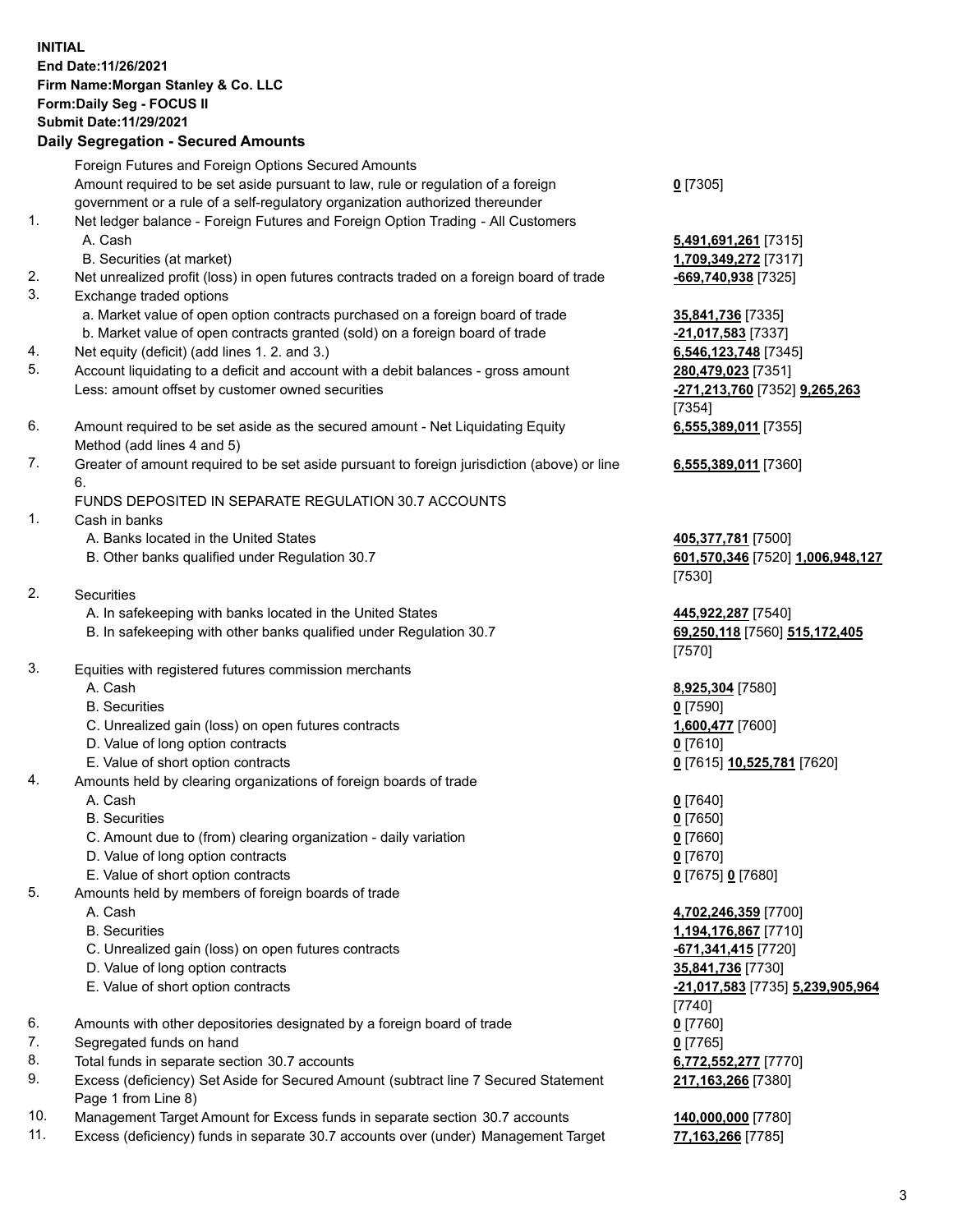**INITIAL End Date:11/26/2021 Firm Name:Morgan Stanley & Co. LLC Form:Daily Seg - FOCUS II Submit Date:11/29/2021 Daily Segregation - Segregation Statement** SEGREGATION REQUIREMENTS(Section 4d(2) of the CEAct) 1. Net ledger balance A. Cash **15,352,040,122** [7010] B. Securities (at market) **7,625,713,663** [7020] 2. Net unrealized profit (loss) in open futures contracts traded on a contract market **1,033,215,385** [7030] 3. Exchange traded options A. Add market value of open option contracts purchased on a contract market **1,509,979,322** [7032] B. Deduct market value of open option contracts granted (sold) on a contract market **-996,804,673** [7033] 4. Net equity (deficit) (add lines 1, 2 and 3) **24,524,143,819** [7040] 5. Accounts liquidating to a deficit and accounts with debit balances - gross amount **1,320,327,498** [7045] Less: amount offset by customer securities **-1,311,445,554** [7047] **8,881,944** [7050] 6. Amount required to be segregated (add lines 4 and 5) **24,533,025,763** [7060] FUNDS IN SEGREGATED ACCOUNTS 7. Deposited in segregated funds bank accounts A. Cash **1,285,623,629** [7070] B. Securities representing investments of customers' funds (at market) **0** [7080] C. Securities held for particular customers or option customers in lieu of cash (at market) **3,143,210,011** [7090] 8. Margins on deposit with derivatives clearing organizations of contract markets A. Cash **14,980,539,911** [7100] B. Securities representing investments of customers' funds (at market) **0** [7110] C. Securities held for particular customers or option customers in lieu of cash (at market) **4,331,345,270** [7120] 9. Net settlement from (to) derivatives clearing organizations of contract markets **566,354,879** [7130] 10. Exchange traded options A. Value of open long option contracts **1,509,979,322** [7132] B. Value of open short option contracts **and the set of our original contracts -996,804,673** [7133] 11. Net equities with other FCMs A. Net liquidating equity **12,931,382** [7140] B. Securities representing investments of customers' funds (at market) **0** [7160] C. Securities held for particular customers or option customers in lieu of cash (at market) **0** [7170] 12. Segregated funds on hand **151,158,382** [7150] 13. Total amount in segregation (add lines 7 through 12) **24,984,338,113** [7180] 14. Excess (deficiency) funds in segregation (subtract line 6 from line 13) **451,312,350** [7190] 15. Management Target Amount for Excess funds in segregation **235,000,000** [7194]

16. Excess (deficiency) funds in segregation over (under) Management Target Amount Excess

**216,312,350** [7198]